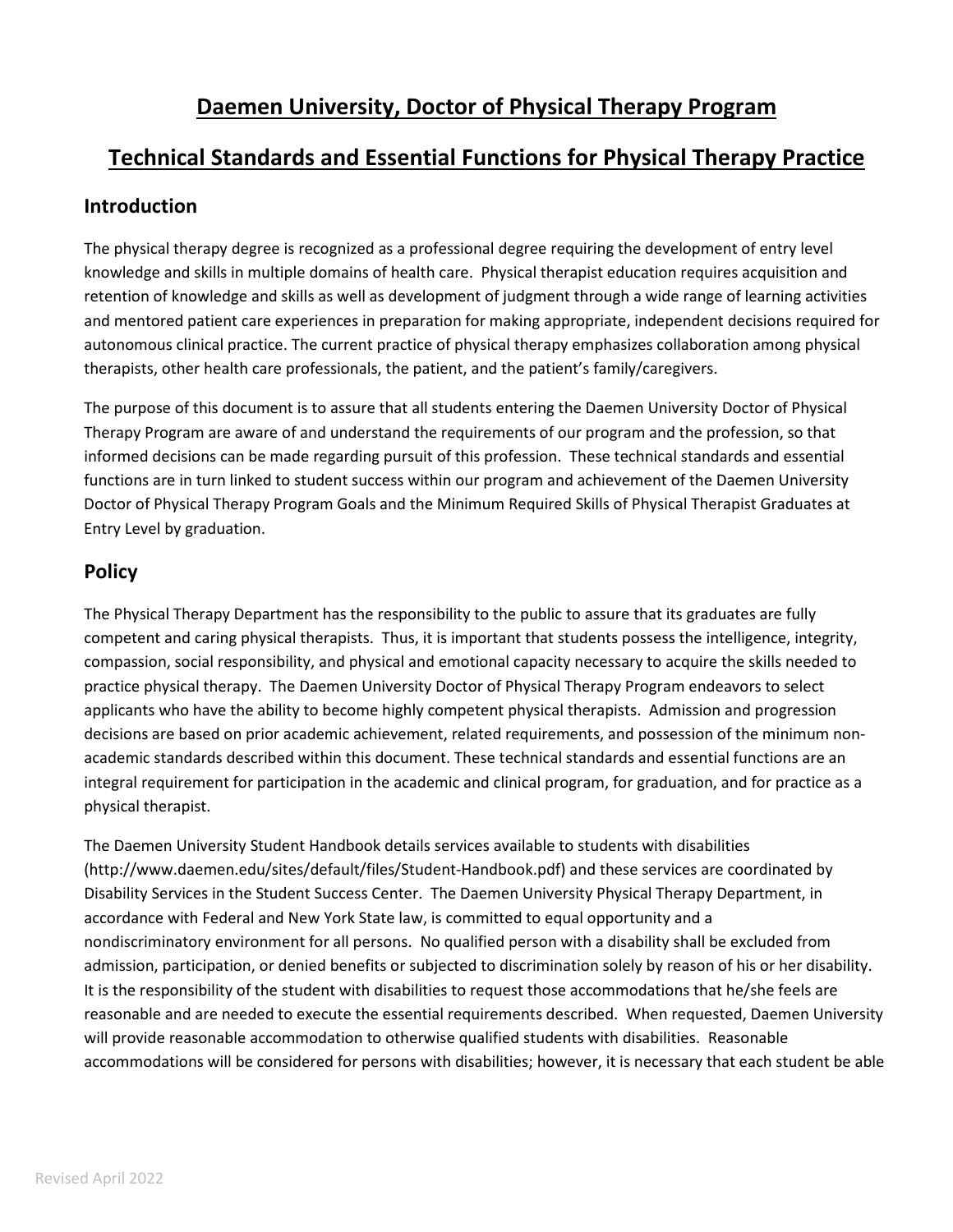to demonstrate the technical standards and essential functions of a physical therapist with or without reasonable accommodation.

The procedures for dissemination and acknowledgement of these technical standards and essential skills are as follows. All applicants will be referred to this document through posting on the website (http://www.daemen.edu/academics/areas-study/physical-therapy/technical-standards-and-essential-functionsphysical-therapy) and provided in hard copy upon application to the program. Accepted students (and parents/guardians if the student is <18 years of age) will be asked to review and sign this document before the beginning of their first semester in the Physical Therapy Program. Any questions or concerns regarding the technical standards and essential skills should be directed to the Chair of the Physical Therapy Department. Students with documented disabilities may meet with personnel from the Student Success Center, Disability Services when reviewing/signing. This document will be reviewed with students throughout the Physical Therapy Program in related meetings and courses.

#### **Technical Standards and Essential Functions for Physical Therapy Practice**

Technical standards and essential functions refer to those physical, cognitive and behavioral abilities required for satisfactory completion of all aspects of the curriculum, and the development of professional attributes required by the profession of all students at graduation. The technical standards and essential functions required by the curriculum are in the following areas: communication; intellectual (conceptual, integrative and quantitative abilities); sensory/observation; motor; and the behavioral and social aspects of the performance of a physical therapist.

**A. Communication:** The student must be able to communicate in English clearly, effectively and efficiently with instructors, fellow students, patients and family/caregivers, physicians and other members of the health care team verbally, non-verbally and in written formats. These communication skills require the ability to examine all information provided including the recognition of the significance of non-verbal communication. Immediate evaluation of information provided is necessary to allow for appropriate, well focused follow-up inquiry. Communication skills include the ability to identify and seek out sources of feedback, and to effectively use and provide feedback for improving personal interaction. The student must be capable of responsive, empathetic, active listening to establish rapport in a way that promotes openness on issues of concern and competence with respect to cultural differences.

Upon completion of relevant course work, the student must be able to clearly, effectively and efficiently communicate across the elements of patient/client management from examination through intervention and outcomes/discharge planning. Such tasks require the ability to communicate with both the patient and family/caregivers. The student must be able to process and communicate information on the patient's status with accuracy in a timely manner to physical therapist colleagues and other members of the health care team. This information then needs to be communicated in a succinct yet comprehensive manner and in settings in which time available is limited. Effective communication also relies on the student's ability to use appropriate judgment in seeking supervision and consultation in a timely manner as well as effectively addressing any potential cultural considerations. Documentation of the elements of patient/client management from examination through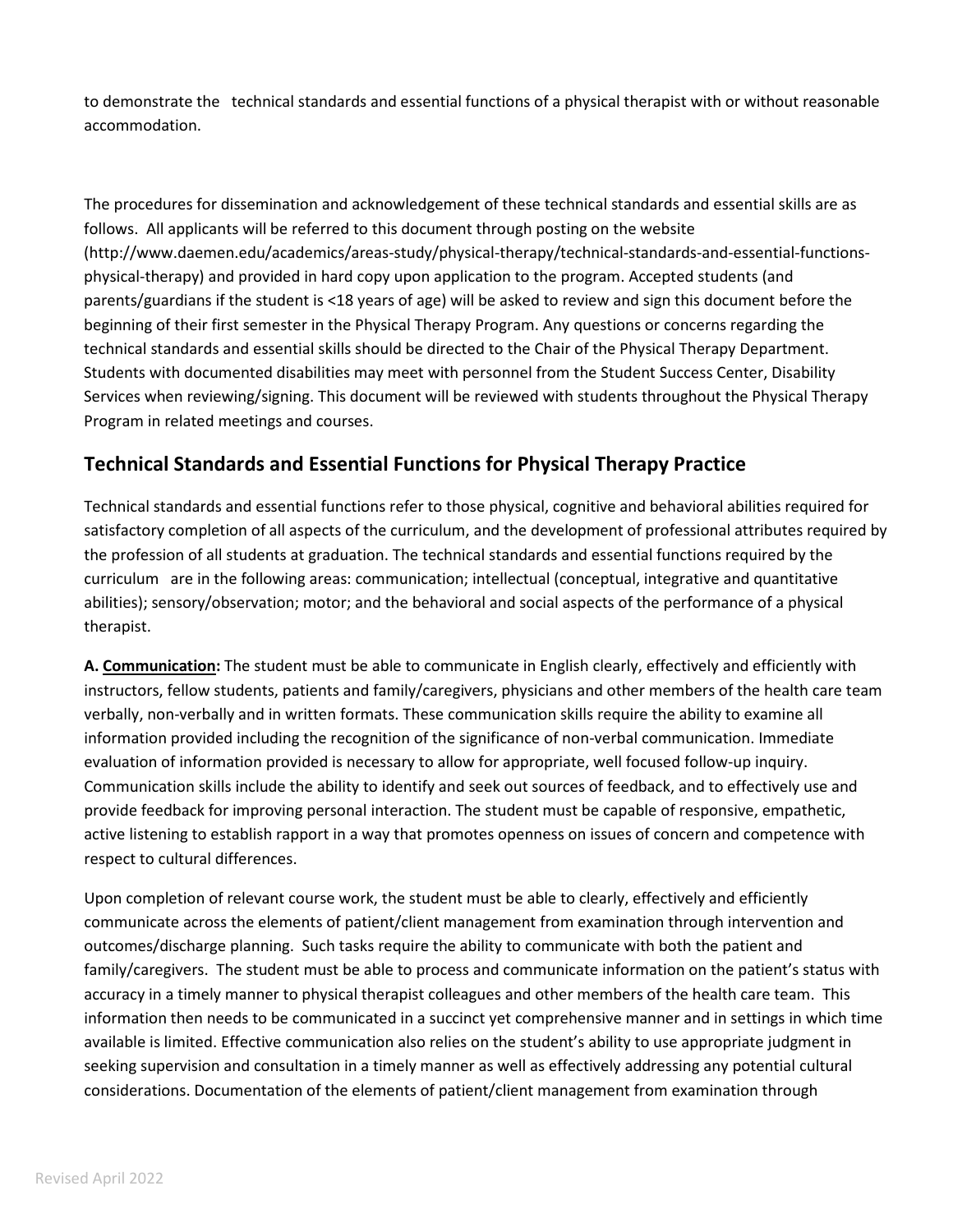intervention and outcomes/discharge planning in a variety of formats (written or electronic) must be complete and accurate.

**B. Intellectual:** To be successful in coursework a student must have the cognitive abilities necessary to master relevant content in basic science and clinical courses at a level deemed appropriate by the PT profession. These skills may be described as the ability to comprehend, apply, analyze, and synthesize material. He/she must be able to develop reasoning and decision-making skills appropriate to the practice of physical therapy. The student must possess the ability to recognize and define problems, analyze data, develop and implement solutions, and evaluate outcomes.

Upon completion of relevant course work, the student must demonstrate the ability to question logically; to identify, generate, and evaluate elements of logical argument; to recognize and differentiate facts, illusions, assumptions, and hidden assumptions; and to distinguish the relevant from the irrelevant. The student must be able to recognize the limits of their ability, request assistance when necessary, and create a professional development plan based on needs assessment.

**C. Sensory/Observation:** The student must have the ability to perceive information presented in course work through visual, auditory, olfactory and tactile means from lectures/labs, written materials, and other various electronic media. Students must be able to personally observe demonstrations, experiments, and laboratory exercises in basic science and clinical course work. They must be able to accurately observe an individual for the purpose of patient/client management. The student must have the ability to discern and comprehend dimensional and spatial relationships of structures.

Upon completion of relevant course work, the student must be able to discern skin, subcutaneous masses, muscles, ligament, tendon, bones, joints, nerves, lymph nodes, and intra-abdominal organs through palpation. The student must be able to perceive the presence of abnormalities in a specific body system such as masses in the abdomen. The student must also be capable of perceiving the signs of disease through visual, auditory, tactile and olfactory means as manifested throughout the physical examination. This process includes, but is not limited to, information that is derived from observation and palpation of the body surfaces, palpable changes in various organs and tissues, and auditory information such as patient voice, and heart and lung sounds.

**D. Motor:** The student must have sufficient motor function to effectively move themselves and others in order to learn and competently perform the psychomotor tasks required for physical examinations and physical therapy interventions. A major component of the practice of physical therapy is the hands on examination and management of movement disorders.

Upon completion of relevant course work, the student must demonstrate psychomotor skills related to patient/client management such as performance of test and measures as well as implementation of interventions such as therapeutic handling, transfer and gait training, wound debridement and care, and thrust and non-thrust manipulation. The student must have the ability to move him or herself and the patient in three-dimensional space in order to complete tasks related to patient/client management from examination through intervention. Additionally, the student must be able to physically ensure the safety of themselves and patients at all times.

**E. Behavioral and Social:** The student must demonstrate personal attributes of compassion, caring, altruism, integrity, and social responsibility, as well as cultural competence. He/she must possess the emotional health and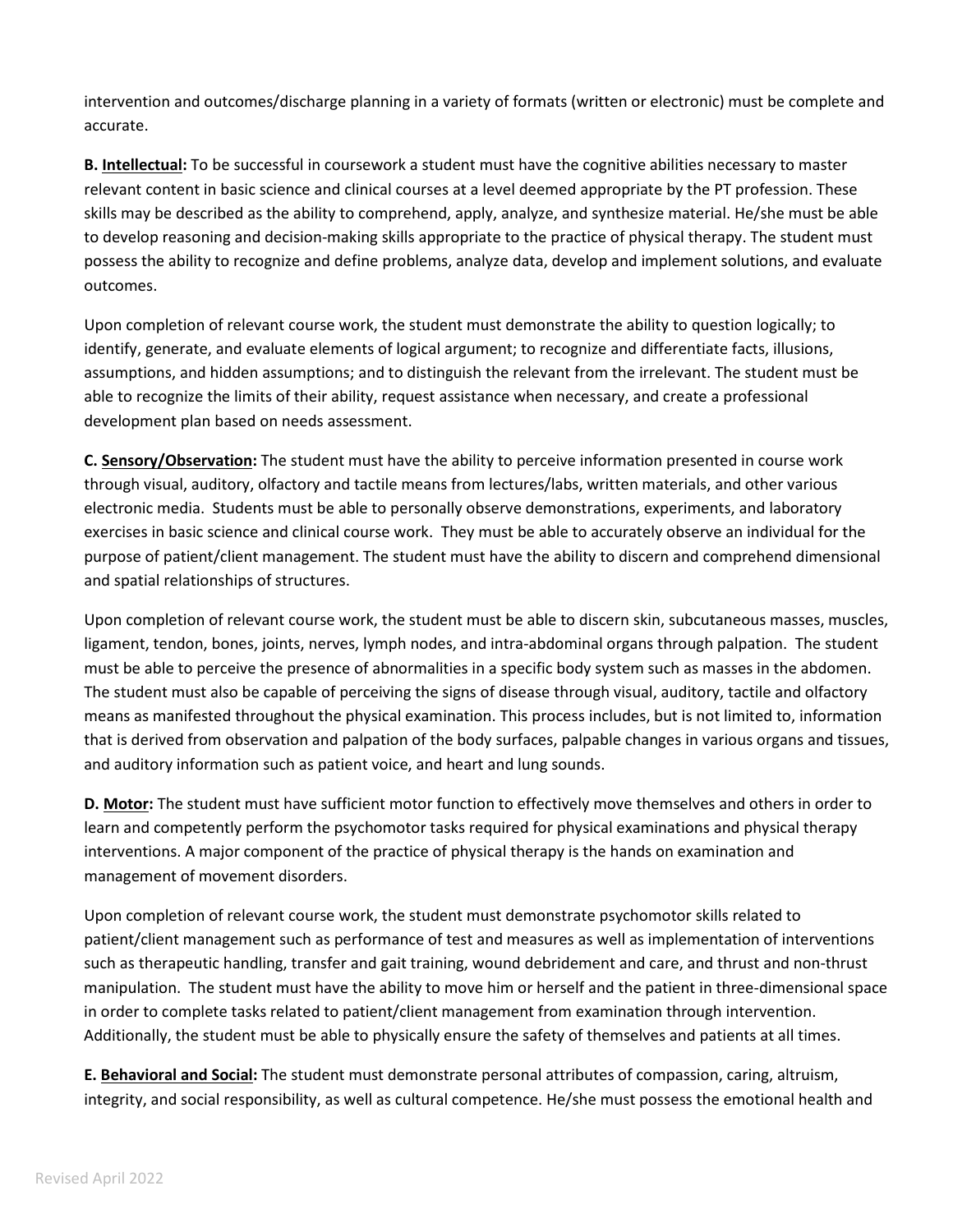stability required for full application and use of their intellectual abilities, the exercise of good judgment, the prompt and effective completion of all responsibilities effectively under stress and to adapt to an environment that may change rapidly without warning and/or in unpredictable ways. The student is expected to interact with others in a respectful and responsible manner at all times. The student must be able to accept and respond to constructive criticism and resolve conflicts in a socially acceptable and professional manner. He/she must use time effectively in obtaining maximum benefit from a minimum investment of time and resources.

Upon completion of relevant course work, the student must be able to understand and demonstrate the basis and content of professional and ethical physical therapy practice. The student must possess skills of a reflective practitioner including the ability to self-assess, self-correct, and self-direct; to identify needs and sources of learning; and to continually seek new knowledge and understanding.

#### **Conclusion**

The faculty of the Physical Therapy Program recognizes its responsibility to present candidates for the Doctor of Physical Therapy degree that have the knowledge and skills to function in a broad variety of clinical situations and render the full spectrum of entry level physical therapy patient care.

Any person denied admission or who is unable to successfully complete the Physical Therapy Program solely due to their disability has the right to appeal the decision in accordance with the Daemen University Grievance Procedure in Discrimination Cases, a copy of which may be obtained in the office of the Chief Diversity Officer and Title IX Coordinator, Duns Scotus Hall Room 118 Telephone 716-566- 7880.

**\*\*\*\*\*\*\*\*\*\*\*\*\*\*\*\*\*\*\*\*\*\*\*\*\*\*\*\*\*\*\*\*\*\*\*\*\*\*\*\*\*\*\*\*\*\*\*\*\*\*\*\*\*\*\*\*\*\*\*\*\*\*\*\***

# **Technical Standards and Essential Functions for Physical Therapy Practice**

**The undersigned declares that s/he:**

**\_\_\_\_\_\_\_ has had all questions regarding this document answered to their satisfaction. (PLEASE INITIAL)**

**\_\_\_\_\_\_\_ is able to meet the Daemen University Department of Physical Therapy Technical Standards and Essential Functions with or without reasonable accommodations. (PLEASE INITIAL)**

**Student Name (Print) Student Signature & Date**

**Witness Name (Print) Witness Name Signature & Date**